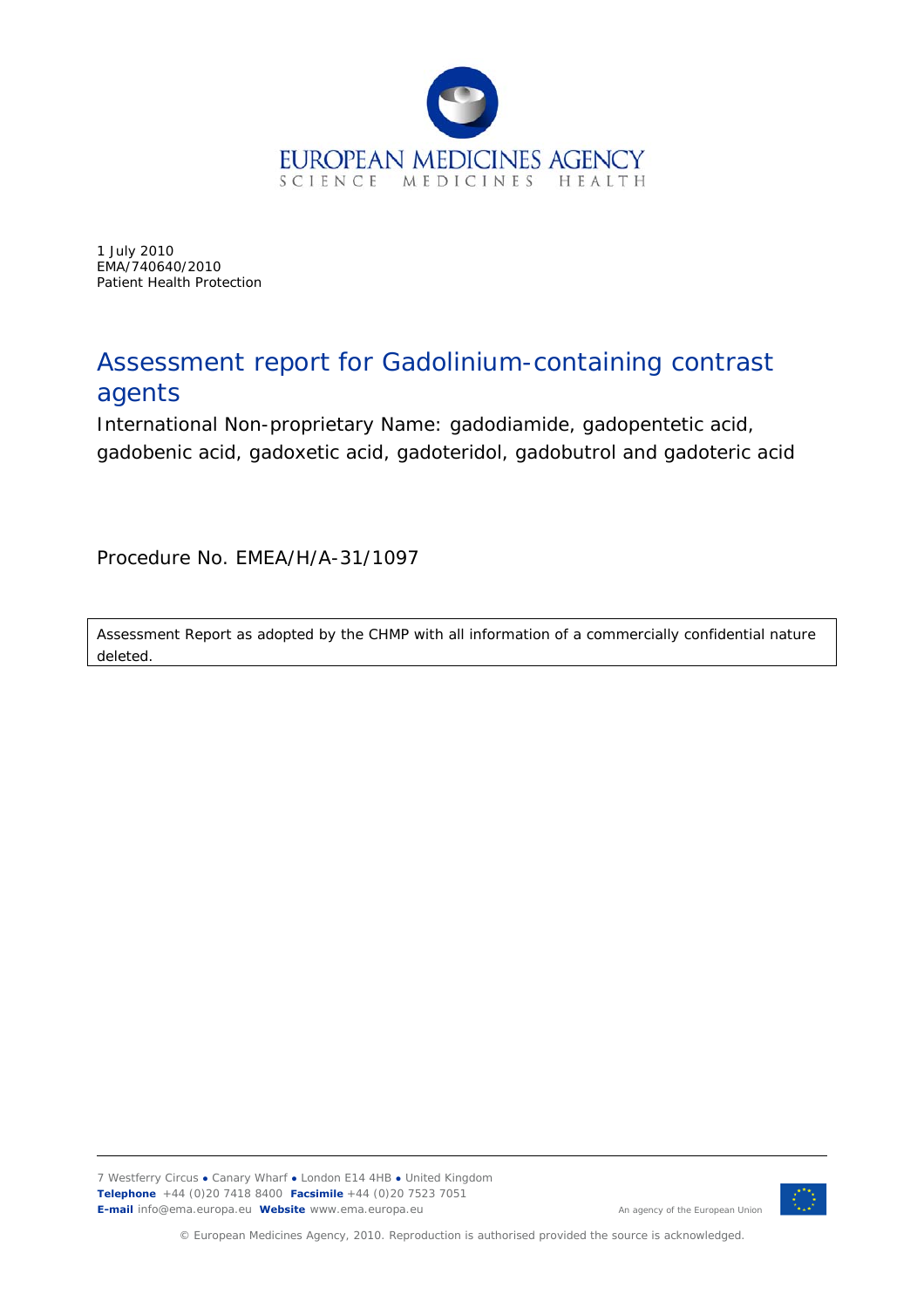# **Table of contents**

| 13 |
|----|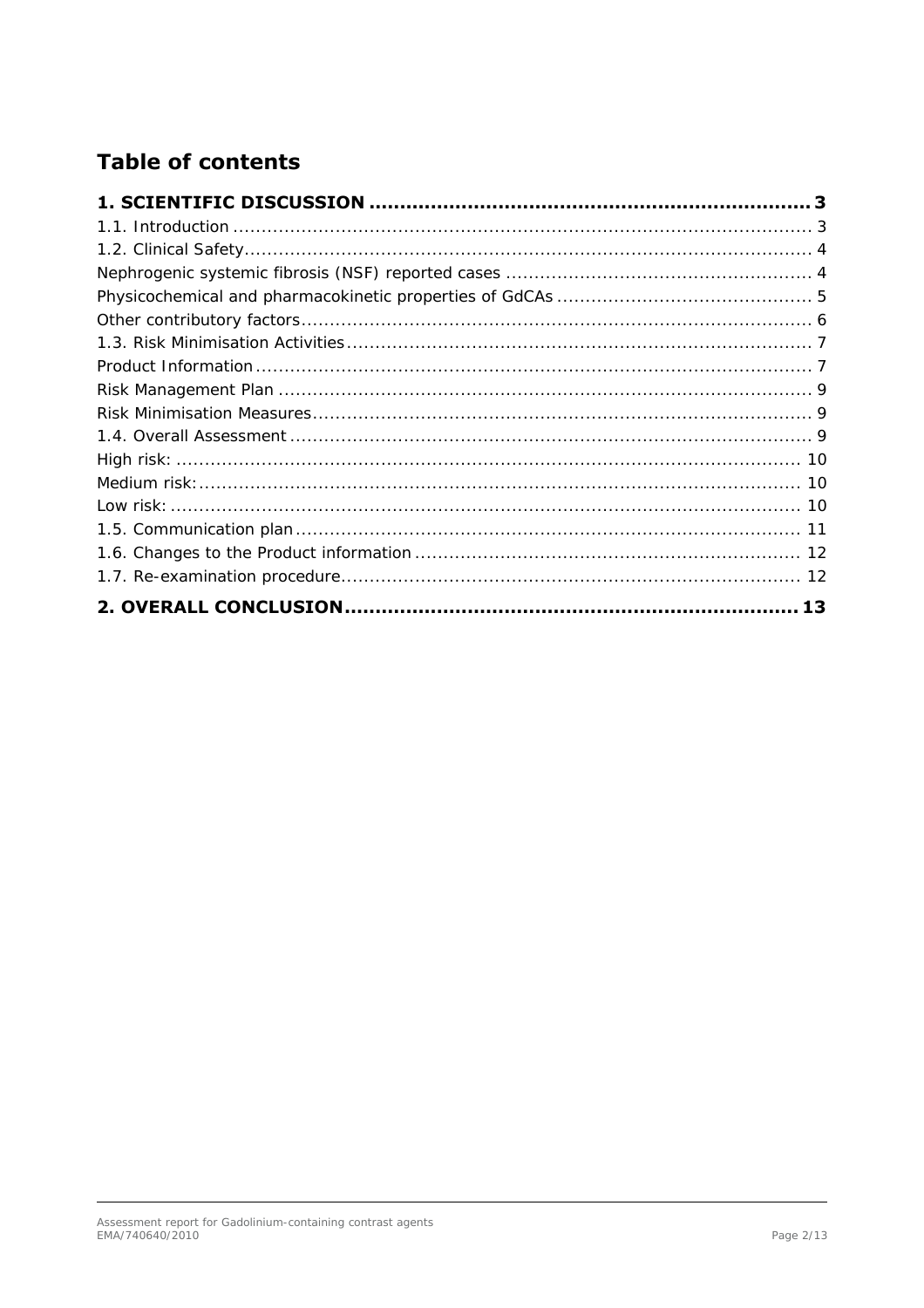# <span id="page-2-0"></span>**1. SCIENTIFIC DISCUSSION**

# *1.1. Introduction*

<span id="page-2-1"></span>The gadolinium-containing contrast agents (GdCAs) are intravenous agents used for contrast enhancement with magnetic resonance imaging (MRI) and with magnetic resonance angiography (MRA). The GdCAs (gadodiamide, gadopentetic acid, gadobenic acid, gadoxetic acid, gadoteridol, gadobutrol and gadoteric acid) have been available in Europe since the late 1980's for different types of MR scan varying from product to product, including liver, brain and whole body scan. One gadopentetic acid contrast agent<sup>[1](#page-2-2)</sup> was approved for the evaluation of renal function in some Member States.

<span id="page-2-7"></span>GdCAs were first associated with nephrogenic systemic fibrosis (NSF) in January 2006 when five endstage renal failure patients undergoing MRA developed signs of NSF two to four weeks after GdCAs administration<sup>[2](#page-2-3),[3](#page-2-4)</sup>. This followed a cluster of 25 cases of NSF (20 in Denmark and 5 in Austria) in patients with severe renal impairment, to whom gadodiamide<sup>[4](#page-2-5)</sup> had been administered. Since June 2006 there have been reports of NSF associated with other GdCAs and this issue has been subject to close regulatory reviews leading to risk minimisation measures at the national level.

In early 2007, following advice from the Pharmacovigilance Working Party (PhVWP) of the Committee for Medicinal Products for Human Use (CHMP), the use of gadodiamide and gadopentetic acid was contraindicated in patients with severe renal impairment and corresponding warnings were recommended for the other GdCAs. The PhVWP also advised that the risk of NSF depended on the thermodynamic and kinetic properties of the GdCAs.

The CHMP Scientific Advisory Group for Diagnostics (SAG-Diagnostic) convened in December 2007 supported the categorisation of GdCAs according to NSF risk based on their thermodynamic and kinetic properties, as follows:

#### **High risk**\***:**

a) *Linear non-ionic chelates* including gadoversetamide (OptiMARK) and gadodiamide (Omniscan).

b) *Linear ionic chelate* gadopentetate dimeglumine (Magnevist, Gado-MRT-ratiopharm[5](#page-2-6), Magnegita).

#### **-Medium risk:**

*Linear ionic chelates* including gadofosveset trisodium (Vasovist), gadoxetic acid disodium (Primovist) and gadobenate dimeglumine (MultiHance).

#### **Low risk:**

*Macrocyclic chelates* including gadoterate meglumine (Dotarem), gadoteridol (ProHance) and gadobutrol (Gadovist).

\* the risk of NSF with Omniscan and OptiMARK appears higher than with Magnevist based on physicochemical properties, studies in animals and the number of cases of NSF reported worldwide. As the risk with Magnevist remains substantially higher than the NSF risk with the medium and low risk GdCAs, the CHMP in 2009 reiterate that Magnevist is to be retained in the high risk group.

ł

<sup>&</sup>lt;sup>1</sup> Magnevist

<span id="page-2-4"></span><span id="page-2-3"></span><span id="page-2-2"></span><sup>2</sup> Grobner T. *Nephrol Dial Transplant*. 2006 Apr;**21**(4):1104-8. 3

Grobner T. *Nephrol Dial Transplant*. 2006 Jun;**21**(6):1745. (Grobner, 2006 erratum) 4

<span id="page-2-5"></span><sup>&</sup>lt;sup>4</sup> Omniscan

<span id="page-2-6"></span><sup>&</sup>lt;sup>5</sup> Gadopentetic acid generics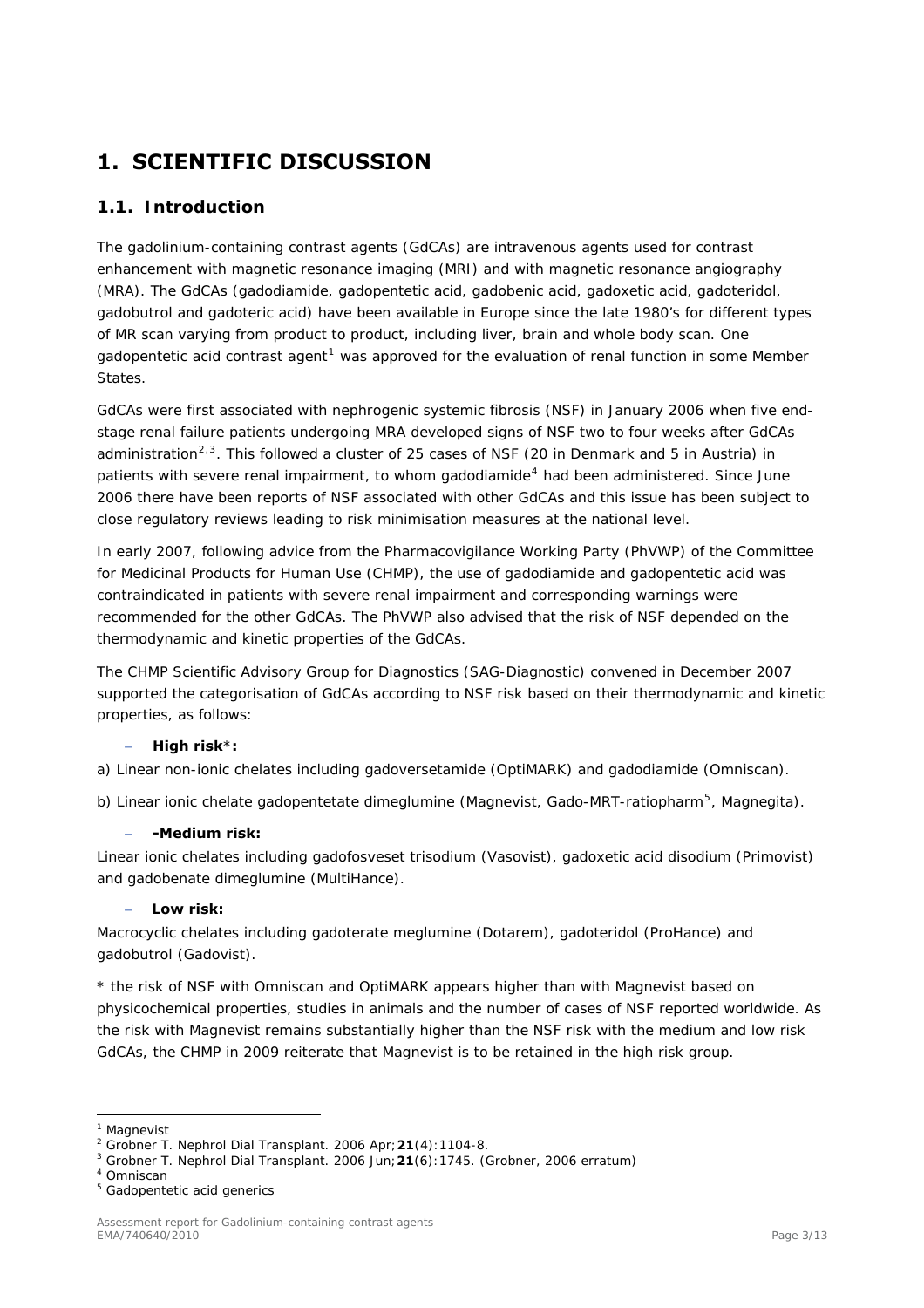Concerns on the lack of harmonisation with regards to the use of GdCAs during pregnancy and lactation, in patients undergoing liver transplantation, in infants, neonates and children and in the elderly, were raised by the SAG-Diagnostic who also highlighted the need for further research to clarify the issue of NSF associated with GdCAs.

Further to discussions held during 2008 aimed at developing risk minimisation measures for a core Risk Management Plan for all GdCAs, in November 2008 Denmark asked the CHMP, under article 31 of Directive 2001/83/EC, as amended, to provide an opinion on whether the marketing authorisations for all GdCAs should be varied in relation to its use in specific patient population'. Denmark also expressed the interest for the community to have a traceability method for effective monitoring of the use of GdCAs and the need to further explore the long-term consequences of gadolinium accumulation in bone and skin.

The CHMP reviewed the safety data from clinical studies, non-clinical studies and spontaneous reports provided by the MAHs involved in this procedure. The review of the CHMP focussed specifically on the measures to minimise the risk for NSF in specific patient groups, concerns regarding accumulation of gadolinium in bone and skin tissue and further measures to minimise the risk of NSF.

# <span id="page-3-0"></span>*1.2. Clinical Safety*

NSF is a rare, serious and life-threatening syndrome involving fibrosis of the skin, joints and internal organs in patients with severe renal impairment. Its association with the GdCAs was first reported in January 2006. The risk of NSF is dependent on the GdCAs' physicochemical properties and on other contributory factors.

## <span id="page-3-1"></span>*Nephrogenic systemic fibrosis (NSF) reported cases*

The incidence of NSF, up until the 2007 European recommendations with regards to severe renal impairment and the use of GdCAs, varied widely between EU Member State due to the choice of imaging methods for renally impaired patients and to the choice of contrast agent<sup>[6](#page-3-2)</sup>.

In one centre in Denmark, a high risk of 18% of NSF was reported among patients with chronic kidney disease stage 5 (CKD5)<sup>[7](#page-3-3)</sup> to whom gadodiamide was administered. Higher prevalence was seen in CKD5 patients with repeated exposures.

No NSF cases were reported in a retrospective survey of 141 long-term haemodialysis patients who had received gadoteridol<sup>[8](#page-3-4)</sup> during the period 2000 to 2007<sup>[9](#page-3-5)</sup> or in the FINEST study (Fibrose Néphrogénique SisTémique) which included 308 patients with renal impairment (CKD5 in 54%)<sup>[10](#page-3-6)</sup> treated mainly with gadoteric acid $11$ .

Overall, these articles conclude that the more stable GdCAs (macrocyclic agents) are less likely to induce NSF. This difference of risk is also seen by the NSF reported cases on the MAH databases and estimated usage from launch to February 2009 as follows.

ł

<span id="page-3-2"></span><sup>&</sup>lt;sup>6</sup> Cowper SE, Robin HS, Steinberg SM *et al. Lancet* 2000; **356:**1000-1.<br><sup>7</sup> Marckmann B, *Euren L Padiel* 2009; **66(2)**: 197, 90.

Marckmann P. *Europ J Radiol* 2008; **66(2)**: 187-90. 8

<span id="page-3-4"></span><span id="page-3-3"></span><sup>&</sup>lt;sup>8</sup> ProHance

<span id="page-3-5"></span><sup>&</sup>lt;sup>9</sup> Reilly RF. Clin J Am Soc Nephrol 2008: 3: 747-751.

<span id="page-3-6"></span><sup>&</sup>lt;sup>10</sup> Janus N, Launay-Vacher V, Karie S *et al. Europ J Radiol* 2009. In press.<br><sup>11</sup> Dotarem

<span id="page-3-7"></span>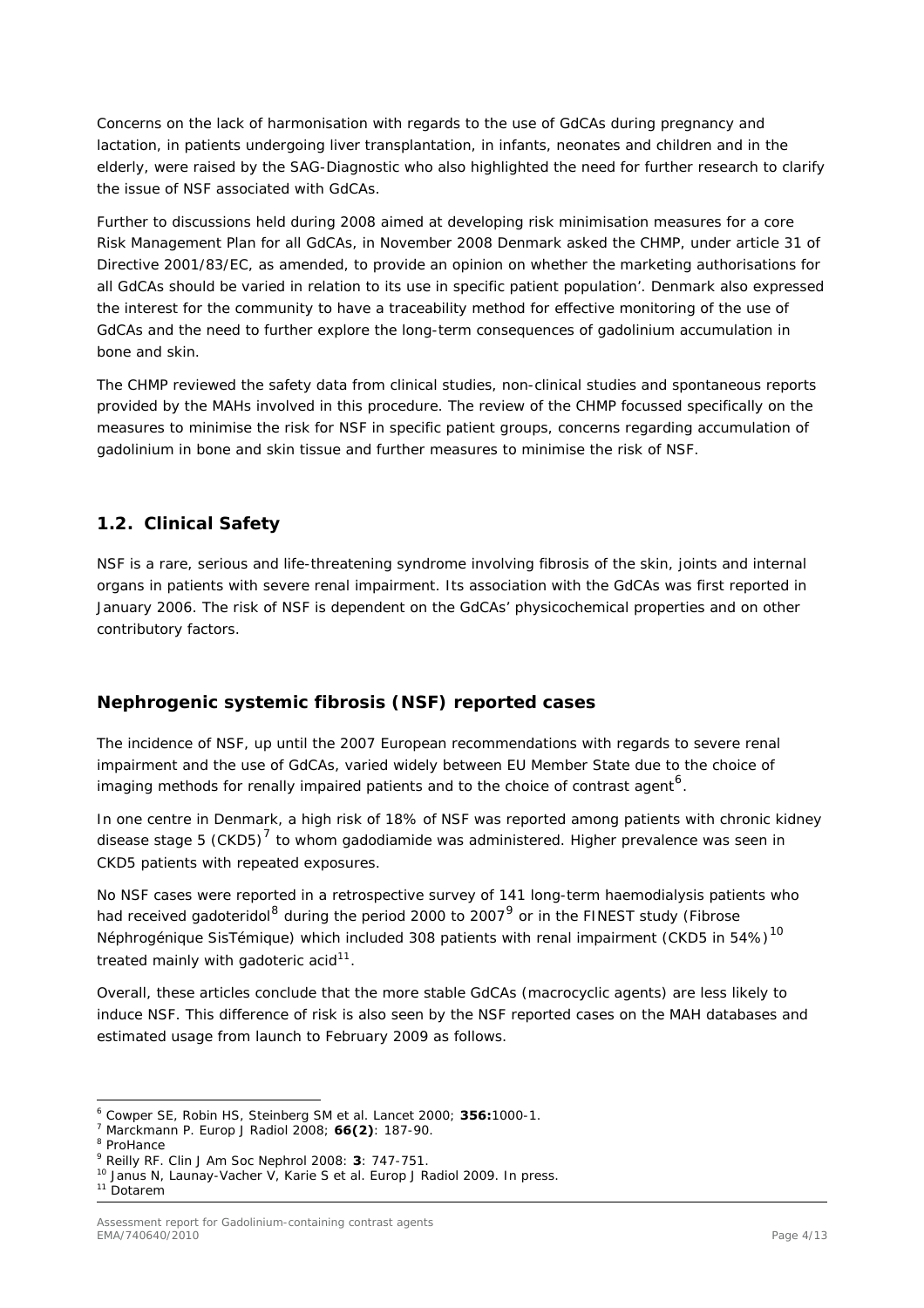| <b>Contrast</b> | <b>No. NSF reports</b> |                   | No.                           |
|-----------------|------------------------|-------------------|-------------------------------|
| agent           | <b>Unconfounded</b>    | <b>Confounded</b> | administrations<br>(millions) |
| Omniscan        | 438                    | 90                | 47                            |
| OptiMARK        |                        | 11                | 0.8                           |
| Magnevist       | 135                    | 276               | 95                            |
| MultiHance      |                        | 8                 | 6                             |
| Primovist       |                        | റ                 | 0.15                          |
| Vasovist        |                        | Ω                 | 0.05                          |
| Gadovist        | $1*$                   | $\mathcal{P}$     | 2.6                           |
| ProHance        |                        | 13                | 12.3                          |
| Dotarem         | $\star\star$           |                   | 22.4                          |

\*Case published on 5 October 2009

\*\*9 years prior to Dotarem administration, the patient had received an unknown GdCA. Case is still under investigation.

The relative risk (assuming a risk of 100% for gadodiamide) based on the 580 unconfounded cases reported up to Februay 2009 shows a higher risk for gadodiamide (100%), gadoversetamide<sup>[12](#page-4-1)</sup> (94%), and gadopentetic acid (10%) and <1% for gadoteridol and gadoteric acid. No relative risk was estimated for gadobenic acid<sup>[13](#page-4-2)</sup>, gadoxetic acid<sup>[14](#page-4-3)</sup>, gadofosveset<sup>[15](#page-4-4)</sup> and gadobutrol<sup>[16](#page-4-5)</sup> as their usage is too low to allow an estimation of the relative risk.

The CHMP noted that the risk with gadopentetic acid is one-tenth of that observed with gadodiamide and gadoversetamide however, still markedly higher than that associated with the other GdCAs.

## <span id="page-4-0"></span>*Physicochemical and pharmacokinetic properties of GdCAs*

All available GdCAs are chelate complexes containing  $Gd^{3+}$ , the highly toxic gadolinium ion, which potentially may be released through transmetallation with endogenous ions from the body<sup>[17](#page-4-6)</sup>. The extent of transmetallation differs significantly between the complexes with the linear chelates more likely to release Gd<sup>3+</sup> than the cyclical chelates where the gadolinium ion is caged in a cavity<sup>[18](#page-4-7)</sup>. Other factors such as renal impairment would likely increase the toxicity of the complexes by slowing the clearance of  $Gd^{3+}$ .

In the complexes, the release of  $Gd^{3+}$  is minimised by the presence of excess ligand included in the formulation of the less stable gadolinium complexes (excess ligand is present in Omniscan (5%) and OptiMARK (10%) and small amounts in Magnevist, ProHance and Gadovist (0.1%)). However, the excess ligand is known not to fully block  $Gd^{3+}$  release<sup>[19](#page-4-8)</sup>.

Pharmacokinetic properties of GdCAs also contribute to the risk of NSF as the longer a GdCAs remains in the body the greater the level of risk. All GdCAs have a certain degree of renal elimination, which varies from 50% for gadoxetic acid (with 50% hepatic elimination) to 100% for most other agents. Other unique pharmacokinetic properties of GdCAs could potentially have a contributory role (e.g the prolonged serum half-life of gadofosveset due to its unique binding properties to serum albumin).

<span id="page-4-1"></span><sup>&</sup>lt;sup>12</sup> Optimark

<span id="page-4-3"></span>

<span id="page-4-4"></span>

<span id="page-4-6"></span><span id="page-4-5"></span>

<span id="page-4-8"></span><span id="page-4-7"></span>

<span id="page-4-2"></span><sup>&</sup>lt;sup>13</sup> MultiHance<br>
<sup>14</sup> Primovist<br>
<sup>15</sup> Vasovist<br>
<sup>15</sup> Gadovist<br>
<sup>16</sup> Gadovist<br>
<sup>17</sup> Thomsen HS *et al. Clin Radiol* 2006; **61**: 905–06.<br>
<sup>18</sup> Idée JM et al. Fundam Clin Pharmacol 2006; **20**: 563–76.<br>
<sup>19</sup> Sieber MA, Lengsf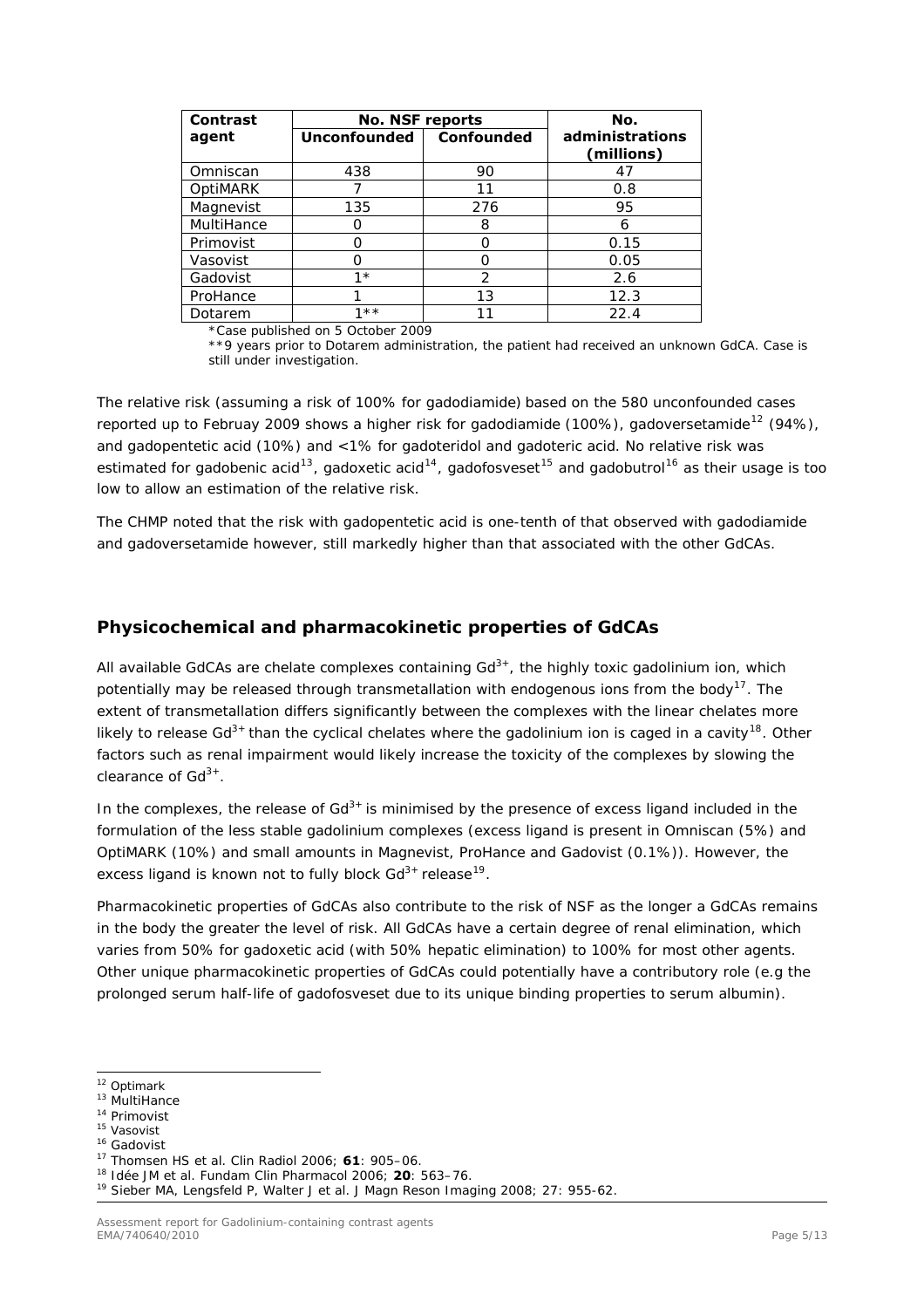The physicochemical properties of GdCAs are especially important for renally impaired patients as these patients have reduced clearance of the GdCA from the body. To date no cases of NSF have been reported in patients with normal renal function.

## <span id="page-5-0"></span>*Other contributory factors*

#### *Cumulative dose*

Although some NSF cases have been reported following the administration of a single dose of a GdCA namely with gadodiamide and gadopentetic acid, published data<sup>[20](#page-5-1),</sup> show that higher cumulative doses of gadodiamide are associated with an increased risk of NSF.

#### *Dosing interval*

A new pre-clinical study conducted by one of the concerned GdCAs' MAH showed that the occurrence of NSF-like skin lesions in rats following exposure to gadodiamide is influenced by the dosing interval: the shorter the interval between injections, the more severe the skin lesions.

#### *Calcium and phosphate levels*

It is suggested that high levels of ionised calcium and phosphate promote the release of toxic  $Gd^{3+}$  by transmetallation. Marckmann noted that NSF cases had higher serum concentrations of ionised ca lcium and phosphate at the time of gadodiamide exposure compared with controls. Frenzel et al (2008)<sup>[21](#page-5-2)</sup> reported that phosphate accelerated the release of  $Gd<sup>3+</sup>$  from non-ionic linear  $GdCAs$  and, to a lesser degree, from the ionic linear GdCAs. After 15 days, release of  $Gd<sup>3+</sup>$  from the non-ionic linear GdCAs was about ten times higher than from the ionic linear GdCAs. All three macrocyclic agents remained stable in human serum at both normal and elevated phosphate levels.

#### *Gadolinium accumulation in skin and bone tissue*

In two non-clinical studies recently available $^{22,23}$  $^{22,23}$  $^{22,23}$  $^{22,23}$  $^{22,23}$  skin biopsies were taken from rats (not renally impaired and nephrectomised, respectively) treated for 5 consecutive days with 2.5 mmol GdCA/Kg. Gadolinium could be detected in the skin of animals treated with gadodiamide, gadoversetamide and gadopentetic acid for up to one year and could not be detected after 20 days in animals who received macrocyclic GdCAs. In nephrectomised rats, the gadolinium levels were much higher than those observed in rats not renally impaired: on day 49 the highest concentration of gadolinium was observed with gadodiamide administration, followed by gadoversetamide and gadopentetic acid. NSF skin lesions were only seen in gadodiamide-treated animals, in both studies.

In a study by Abraham *et al* (2008)<sup>[24](#page-5-5)</sup> gadolinium was detected in skin lesions of all 20 patients who develop NSF, whereas in one patient not showing signs of NSF no gadolinium was detected. Gadolinium concentration increased over time in 10 patients. The ratio of gadolinium to calcium in tissue deposits was positively correlated with the GdCA dose and with serum ionised calcium at the time of GdCA exposure.

The authors concluded that toxic free gadolinium Gd<sup>3+</sup>is released by transmetallation *in vivo* and retained in apatite-like deposits. The higher skin concentration of gadolinium shown in later biopsies than in early biopsies could be explained by initial storage of gadolinium in bone and subsequent mobilisation. Concerns were raised on the fact that regardless of the renal function at time of exposure

ł

<span id="page-5-2"></span>

<span id="page-5-4"></span><span id="page-5-3"></span>

<span id="page-5-1"></span><sup>&</sup>lt;sup>20</sup> Collidge TA, Thomson PC, Mark PB *et al. Radiology* 2007 ; **245(1)** :168-75.<br><sup>21</sup> Frenzel T, Lengsfeld P, Schirmer H *et al. Invest Radiol* 2008; **43:** 817-28.<br><sup>22</sup> Pietsch H, Lengsfeld P, Jost G *et al. Eur Radiol* 2

<span id="page-5-5"></span>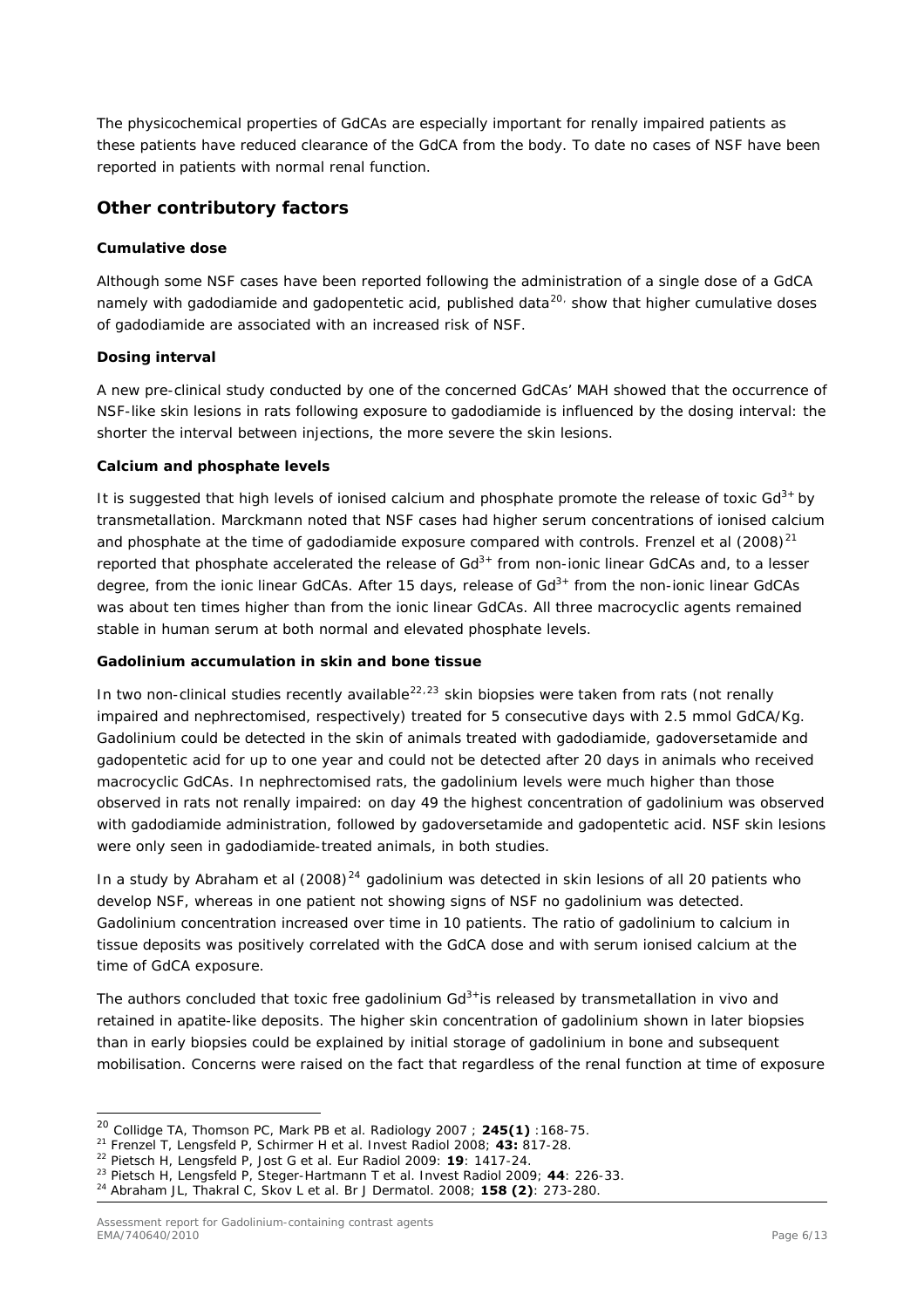to GdCAs, patients could develop at a later stage renal failure or other bone demineralising condition as a result of gadolinium mobilisation from bone storage.

Available data<sup>[25](#page-6-2),[26](#page-6-3)</sup> on the retention of gadolinium following the use of GdCAs in animals and in humans shows that gadolinium is detected in bone and in other tissues such as the liver, kidney, muscle and spleen.

In view of the toxicity known to result from exposure to GdCAs by release of gadolinium in particular in patients with severe renal impairment, the importance of establishing the extent of gadolinium retention and mobilisation from the bone needs to be further explored. This should be applicable to all GdCAs and with testing of bone samples from patients undergoing hip and knee replacement surgery being recommended. Co-factors that may increase the risk of NSF such as serum calcium and phosphate levels at the time of administration of a GdCA should also be studied and biomarkers evaluated.

# <span id="page-6-0"></span>*1.3. Risk Minimisation Activities*

## <span id="page-6-1"></span>*Product Information*

The CHMP requested an update of the restrictions and warnings proposed in the product information of all GdCAs in order to minimise of the risk of NSF in special groups of patients with the potential more exposed to develop NSF associated with renal impairment. Other associated factors that contribute to the risk of NSF in renally impaired patients such as the administration of higher cumulative doses, repeated administration, short dosing intervals and ionised calcium and phosphate levels at the time of administration, were also considered.

#### *Use during pregnancy and lactation*

Use during pregnancy is not recommended for any GdCAs. The possibility of gadolinium accumulation in human tissues precludes use during pregnancy unless the benefit of an enhanced scan for the condition outweighs the risk of NSF.

Use during lactation and the proposal for discontinuation of breast feeding for at least 24 h after administration was discussed in particular within the SAG-Diagnostic held in 2007. It is acknowledged that only very small amounts of gadolinium are excreted into human breast milk. However, considering the immaturity of foetal kidneys which could delay the excretion of gadolinium and the possibility of long-term accumulation of gadolinium in tissues, it was agreed that discontinuation for at least 24 h is recommended for all patients being administered high NSF risk GdCAs i.e. gadoversetamide, gadodiamide and gadopentetic acid. For all other GdCAs, this precautionary measure should be left to discretion of the mother in consultation with the doctor.

#### *Renally impaired patients and haemodialysis*

The previous recommendation in 2007 to contraindicate the use of gadodiamide and gadopentetic acid, based on the evidence between GdCA exposure of patients with severe renal impairment and subsequent development of NSF, was now reconfirmed for the high risk GdCA category.

Strong warnings are included for medium and low NSF risk as regards use in patients with severe renal impair meant including dose restriction to a minimum during a scan and a minimum 7 day interval between administrations.

<span id="page-6-3"></span><span id="page-6-2"></span>ł 25 Moran PR, Pekar J, Bartolini M *et al*. *Proc Intl Soc Mag Reson Med* 2002: 10. 26 Gibby *et al*. *Invest Radiol* 2004; **39**: 138-42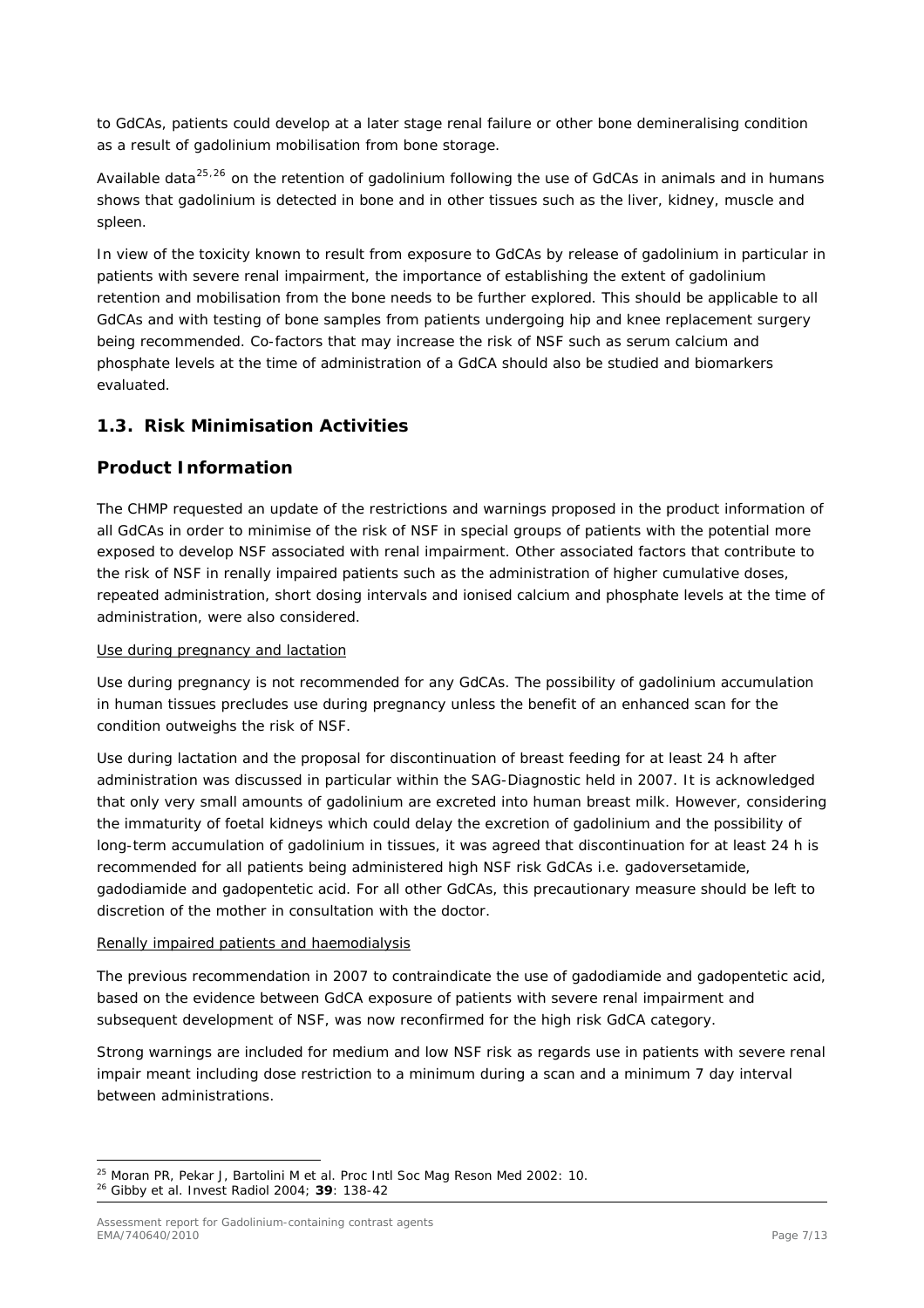Since the risk of NSF in moderate renal impairment patients is unknown for the high risk category of GdCAs, it was agreed that the use of these agents in this group of patients should only be considered after careful evaluation of the benefit-risk, and subject to dose restriction of not more than one

injection of the minimum dose during a scan with a 7 day interval between administrations.

There is no evidence to support the use of haemodialysis for preventing or treating NSF in patients not already undergoing haemodialysis, but this may be useful for removing GdCAs from the body in patients already on haemodialysis. This information is reflected in all GdCAs' product information.

#### *Liver transplant patients*

Pre-operatively, about 15% of patients undergoing liver transplantation also suffer from severe renal impairment<sup>[27](#page-7-0)</sup> and, post-operatively, acute renal failure requiring dialysis occurs in more than 50% of patients<sup>[28](#page-7-1)</sup>, therefore patients undergoing liver transplantation are at particular risk of NSF if exposed to GdCAs particularly to the high-risk GdCAs. The contraindication already in place for gadodiamide and gadoversetamide was extended to the gadopentetic acid products. Strong warnings are included in the GdCAs of medium and low NSF risk as regards use in this special population. However, if use is necessary then dose restrictions to a minimum dose during one scan and with a minimum 7 day interval between administrations are recommended.

#### *Paediatric patients*

The risk of NSF is unknown in neonates, who are known to be renally immature at birth with a glomerular filtration rate (GFR) of 10ml/min/1.73m<sup>2</sup> which increases to 20-30ml/min/1.73m<sup>2</sup> after two weeks $^{29}$  $^{29}$  $^{29}$ .

The CHMP recommended contraindicating the use of the high risk category of GdCAs in neonates up to 4 weeks of age. The use of medium and low risk GdCAs in neonates should only be considered after careful consideration and subject to dose and interval administration restrictions.

Due to the immature renal function of infants below 1 year of age the use of all GdCAs should be subject to careful consideration and to dose and interval administration restrictions to not more than one injection of the minimum dose during a scan with a minimum 7 day interval between dose administrations.

#### *Elderly patients*

Considering that this patient population is more prone to experience impairment of renal function, no dose adjustment is recommended but screening of 65 years and older patients for renal dysfunction is of particular importance prior to the administration of GdCAs.

#### *Other precautionary measures*

#### *Screening for renal dysfunction*

Further to discussion at the SAG-Diagnostics, the CHMP concluded that for all patients to whom high NSF risk GdCAs will be administered, mandatory screening for renal dysfunction by laboratory tests is required. This screening is recommended for all patients who will receive medium and low NSF-risk GdCAs.

Initially it was considered that the assessment could be based firstly on the patient's current medical condition and medical history, and then if medically indicated the appropriate laboratory testing could be performed. However, as changes in renal function are often not reflected symptomatically or

ł

<span id="page-7-1"></span><span id="page-7-0"></span><sup>&</sup>lt;sup>27</sup> Seu P, Wilkinson AH, Shaked A *et al. AM Surg* 1991; **57**: 806-9<br><sup>28</sup> Bilbao I, Charco R, Balsells J *et al. Clin Transplant* 1998; **12** (2): 123-9<br><sup>29</sup> [www.emea.europa.eu/pdfs/human/paediatrics/3513203en.pdf](http://www.emea.europa.eu/pdfs/human/paediatrics/3513203en.pdf)

<span id="page-7-2"></span>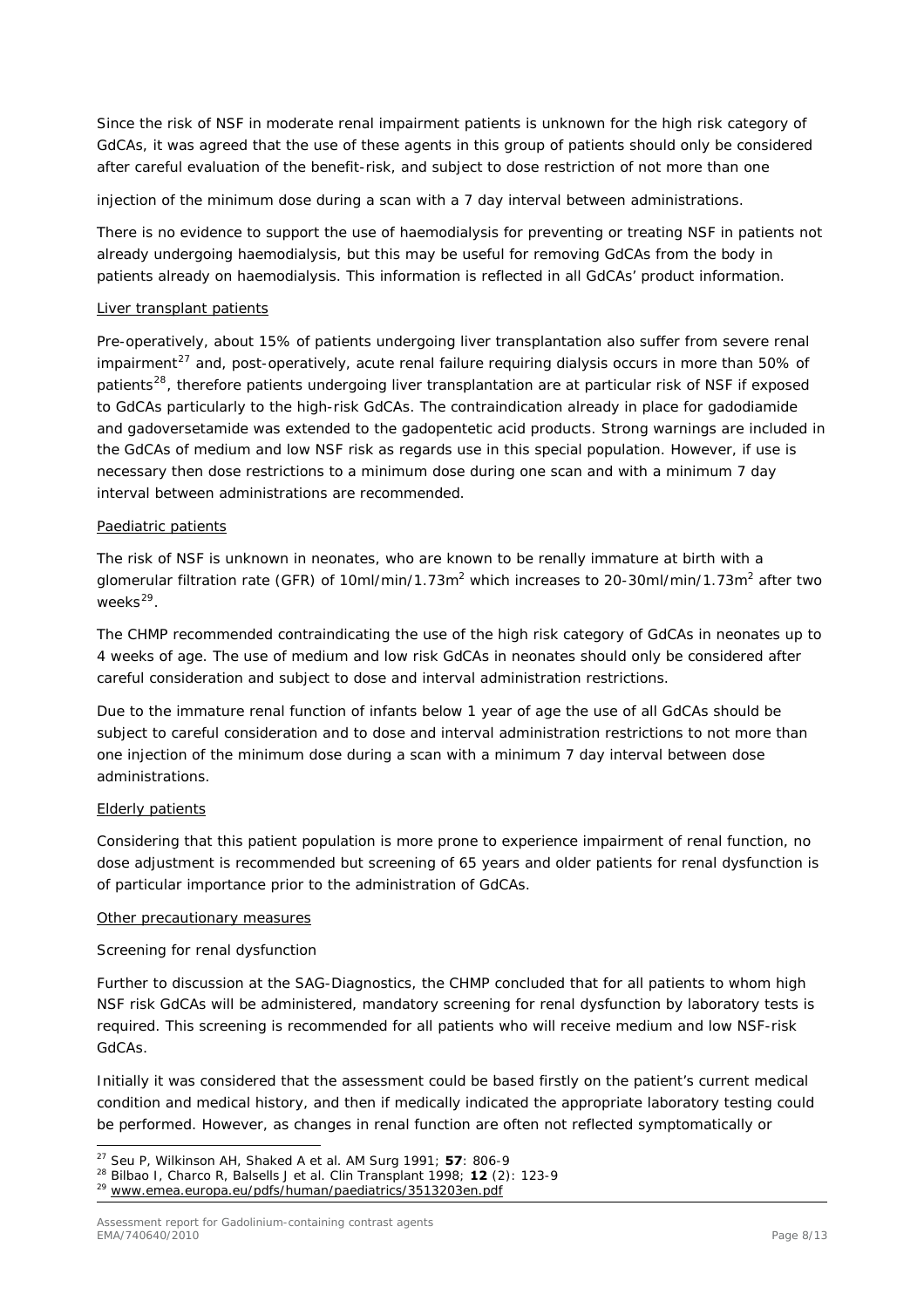clinically it was agreed that, to effectively assess the renal function of all at-risk patients, laboratory testing has to be performed. This is particularly important if high risk agents are to be used and therefore screening should be mandatory for all patients prior to the use of these agents.

# <span id="page-8-0"></span>*Risk Management Plan*

The MAHs of all GdCAs submitted a risk management plan. Having considered the data submitted in the responses to the list of questions, the committee is of the opinion that additional risk minimisation activities are required for all GdCAs beyond those included in the product information.

In particular, the CHMP agreed on the need for studies evaluating the potential for long-term retention of gadolinium in bone. Therefore, the MAHs are requested to submit to the CHMP protocols and timelines for the studies of gadolinium accumulation in human bone within 3 months of the Commission Decision on this referral procedure. The testing of bone samples from patients undergoing hip and knee replacement surgery is recommended. Co-factors that may increase the risk of NSF such as serum calcium and phosphate levels at the time of administration of a GdCA should be studied and biomarkers evaluated.

In addition, the MAHs should submit a cumulative review on NSF cases annually for 3 consecutive years commencing one year after the Commission Decision on this referral procedure.

# <span id="page-8-1"></span>*Risk Minimisation Measures*

The CHMP, having considered the data submitted in the application is of the opinion that the following risk minimisation activities are necessary for the safe and effective use of the medicinal product:

To have a harmonised traceability method across Europe for effective monitoring of the use of GdCAs. It was agreed that the use of "sticky labels" detachable from the vials and syringes are an appropriate method and are currently in place for some GdCAs.

# <span id="page-8-2"></span>*1.4. Overall Assessment*

The gadolinium-containing contrast agents (GdCAs) – gadoversetamide, gadodiamide, gadopentetic acid, gadobenic acid, gadofosveset, gadoxetic acid, gadoteridol, gadobutrol and gadoteric acid - are intravenous agents used for contrast enhancement with magnetic resonance imaging (MRI) and with magnetic resonance angiography (MRA). The GdCAs are available for different types of MR scan varying from product to product, including liver, brain and whole body scan.

GdCAs have been associated with nephrogenic systemic fibrosis (NSF), a rare, serious and lifethreatening syndrome involving fibrosis of the skin, joints and internal organs in patients with severe renal impairment.

The estimated relative risk for NSF calculated based on the number of unconfounded cases and GdCA usage is higher for gadodiamide<sup>[4](#page-2-7)</sup> (100%), gadoversetamide (94%), and gadopentetic acid (10%) and <1% for gadoteridol and gadoteric acid. No relative risk was estimated for the other GdCAs as their usage is too low.

All GdCAs are chelate complexes containing  $Gd^{3+}$ , the highly toxic gadolinium ion, which potentially may be released through transmetallation *in vivo*. The transmetallation differs significantly between the complexes with the linear chelates more likely to release  $Gd<sup>3+</sup>$  than the cyclical chelates where the gadolinium ion is caged in a cavity. Other factors such as renal impairment would likely increase the toxicity of the complexes by slowing the clearance of  $Gd^{3+}$ .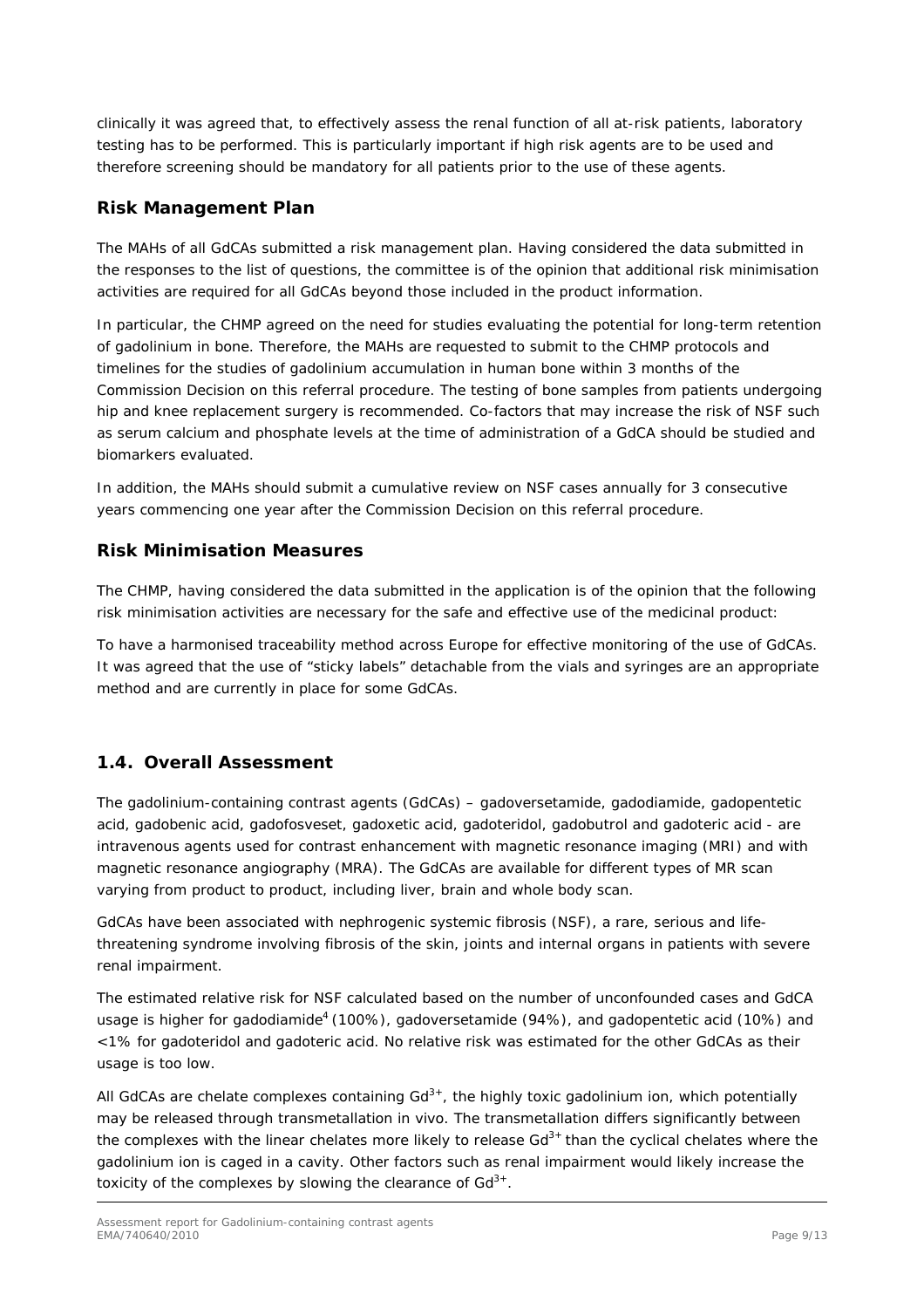Based on the above the CHMP recognised that there are different categories of NSF-risk for GdCAs:

# <span id="page-9-0"></span>*High risk:*

a) *Linear non-ionic chelates* including gadoversetamide (OptiMARK) and gadodiamide (Omniscan).

b) *Linear ionic chelate* gadopentetic acid (Magnevist, Gado-MRT-ratiopharm, Magnegita, Marktiv).

## <span id="page-9-1"></span>*Medium risk:*

*Linear ionic chelates* including gadofosveset trisodium (Vasovist), gadoxetic acid disodium (Primovist) and gadobenate dimeglumine (MultiHance).

## <span id="page-9-2"></span>*Low risk:*

*Macrocyclic chelates* including gadoterate meglumine (Dotarem), gadoteridol (ProHance) and gadobutrol (Gadovist).

The CHMP recognises that within the high risk group the risk of NSF with gadodiamide and gadoversetamide appears higher than with gadopentetic acid based on physicochemical properties, studies in animals and the number of cases of NSF reported. However as the risk with gadopentetic acid remains substantially higher than the NSF risk with the other lower risk contrast agents, the C HMP recommended that gadopentetic acid should be retained in the high risk group and be subject to the same risk minimisation measures.

In order to minimise the recognised risk associated with GdCAs and the development of NSF, the CHMP agreed on the following measures for the following at risk patient groups:

#### *Use during pregnancy and lactation*

Use during pregnancy is not recommended for any GdCA due to the possibility of gadolinium accumulation inn human tissues. Although only small amounts of gadolinium are excreted into human breast milk, the immaturity of foetal kidneys could delay the excretion of gadolinium leading to the possibility of long-term accumulation of gadolinium in tissues. Discontinuation of breast feeding for at least 24 h is therefore recommended for all patients receiving high NSF-risk GdCAs. For all other GdCAs, the continuation or suspension of breast feeding is left to the discretion of the mother in consultation with the doctor.

#### *Renally impaired patients and haemodialysis*

The use of high risk GdCAs is contraindicated in patients with severe renal impairment. Strong warnings are included in the GdCAs of medium and low NSF risk as regards use in patients with severe renal impaired but subject to dose restriction to a minimum during a scan and with a minimum 7 day interval between administrations.

For patients with moderate renal impaired, since the risk is unknown for the high risk category of GdCAs it was agreed that use should only be considered after careful consideration of the benefit-risk, subject to dose restriction to not more than one injection of the minimum dose during a scan with a minimum 7 day interval between administrations.

There is no evidence that supports the use of haemodialysis for preventing or treating NSF in patients not already undergoing haemodialysis, but this may be useful at removing GdCAs in patients already on haemodialysis. This information is reflected in all GdCAs' product information.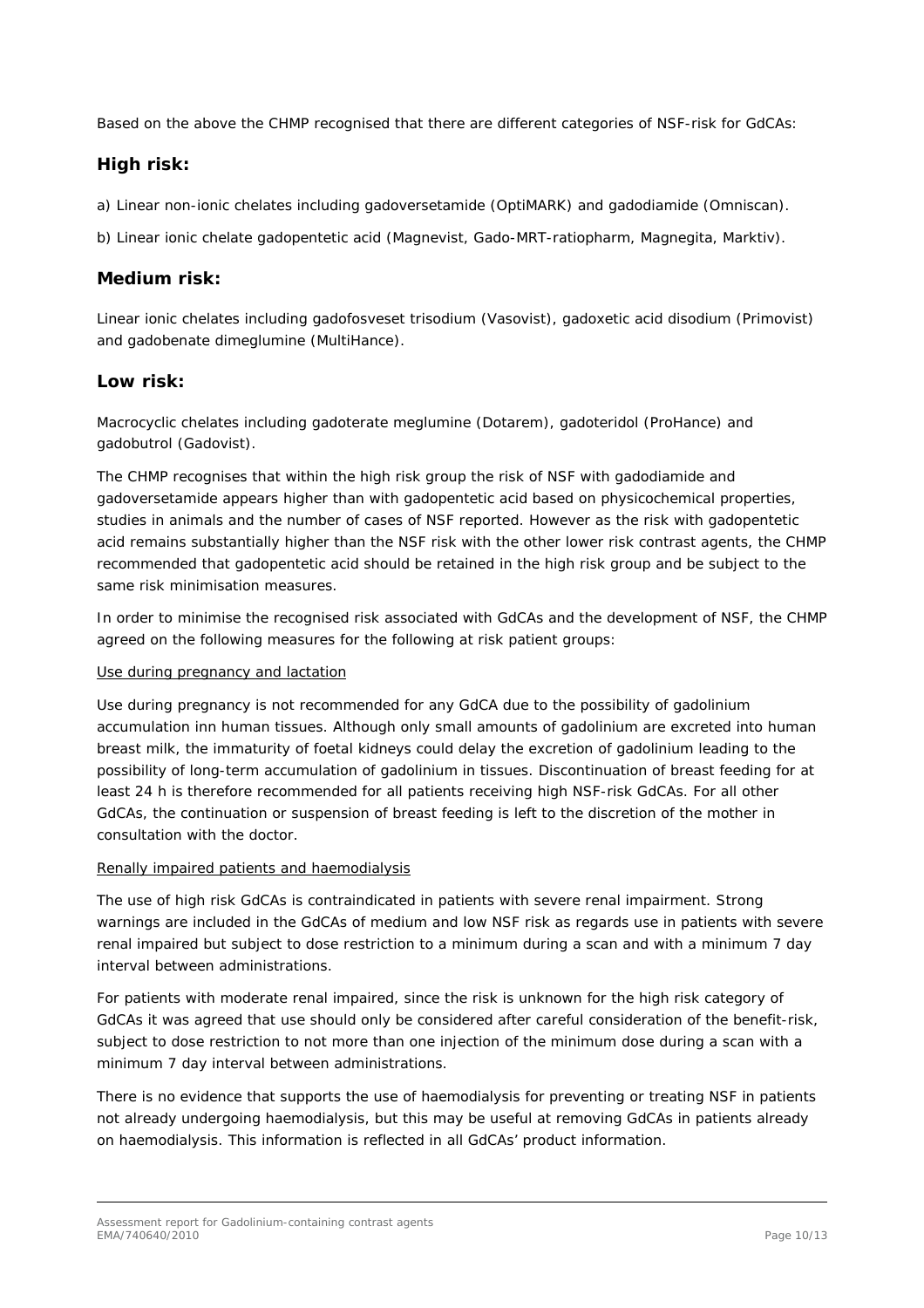#### *Liver transplant patients*

Patients undergoing liver transplantation are at particular risk of NSF if exposed to GdCAs particularly to the high-risk GdCAs. Therefore the use of high-risk GdCAs is contraindicated in this population. Strong warnings are included for medium and low NSF risk GdCAs as regards use in this particular special population. However, if use is necessary then dose restrictions to a minimum dose during one scan with a minimum 7 day interval between administrations are recommended.

#### *Paediatric patients*

The use of the high risk category of GdCAs in neonates up to 4 weeks of age is contra-indicated. The use of medium and low risk GdCAs in neonates should only be considered after careful consideration subject to dose and interval administration restrictions.

Due to immature renal function of infants below 1 year of age, the use of all GdCAs should be subject to careful consideration and to dose and interval administration restrictions to not more than one injection of the minimum dose during a scan with a minimum 7 day interval between dose administrations.

#### *Elderly patients*

No dose adjustments are recommended but screening of 65 years and older patients for renal dysfunction is of particular importance prior to the administration of GdCAs.

#### *Other precautionary measures*

#### *Screening for renal dysfunction*

For all patients to whom high NSF risk GdCAs will be administered, mandatory screening for renal dysfunction by laboratory tests is required. This screening is recommended for all patients who will receive medium and low NSF-risk GdCAs.

Laboratory tests are more effective to assess the renal function of all at-risk patients, since changes in renal function are often not reflected symptomatically or clinically.

In addition to the minimisation measures included in the product information, the CHMP having considered the evidence that toxic free gadolinium ions are retained in human tissues concluded that studies evaluating the potential for long-term retention of gadolinium in bone are needed. Therefore, the MAHs are requested to submit to the CHMP protocols and timelines for the studies of gadolinium accumulation in human bone within 3 months of the decision on this referral procedure. The testing of bone samples from patients undergoing hip and knee replacement surgery is recommended. Co-factors that may increase the risk of NSF such as serum calcium and phosphate levels at the time of administration of a GdCA should be studied and biomarkers evaluated.

The CHMP also requested the submission of cumulative review of NSF cases annually and for 3 consecutive years commencing one year after the decision on this referral procedure.

The need to have a harmonised traceability method across Europe for effective monitoring of the use of GdCAs was agreed. The use of "sticky labels" detachable from the vials and syringes are considered an appropriate method to be implemented for all GdCAs.

# <span id="page-10-0"></span>*1.5. Communication plan*

As part of this referral procedure, the CHMP agreed the wording of a key message document for communication to healthcare professionals to inform prescribers of the agreed measures to minimise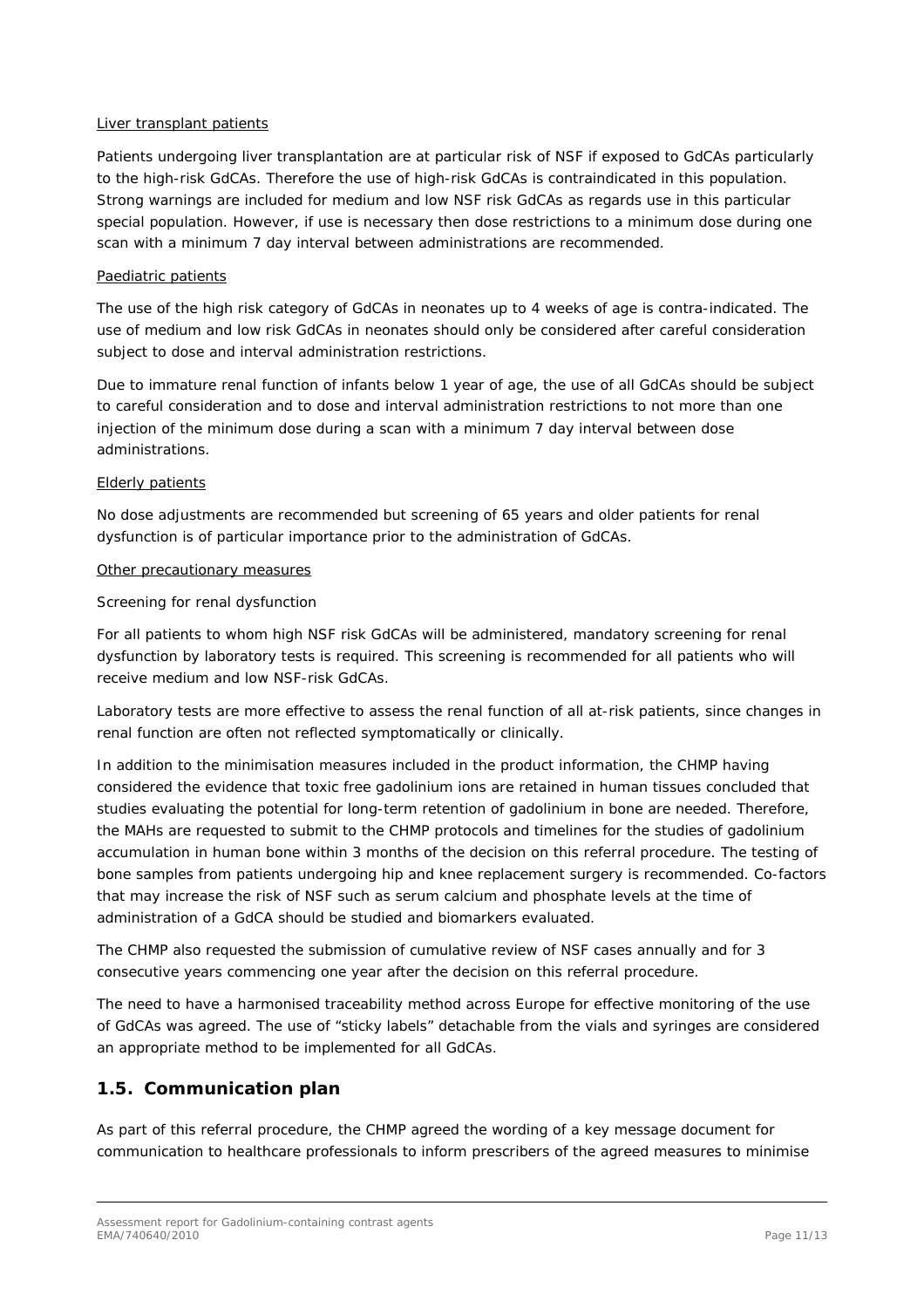the risk of NSF with all GdCAs in patients at risk of developing the condition, to be sent to relevant health care professionals through the National Competent Authorities.

# <span id="page-11-0"></span>*1.6. Changes to the Product information*

In line with the above, amendments were agreed to be made to the relevant paragraphs in sections 4.2, 4.3, 4.4, 4.6, 4.8, 4.9 and 6.6. The package leaflet changes reflect the amendments agreed for the SPCs. Detailed changes can be found in Annex III to the Opinion. Labelling changes to reflect the use of "sticky labels" detachable from the vials and syringes will be implemented at a national level.

## <span id="page-11-1"></span>*1.7. Re-examination procedure*

On 25 January 2010, the MAH for Omniscan (gadodiamide) submitted the detailed grounds for the reexamination request to the EMEA. These related to the warnings proposed in the product information with respect to screening patients for renal dysfunction put in place to minimise the NSF-risk of GdCAs.

The MAH supported the CHMP proposed risk minimisation for all patients to be screened for renal dysfunction irrespective of the GdCAs. However, screening should only require laboratory testing following evaluation of the patient's medical history and the minimisation measure should be the same for all GdCAs.

The MAH argued that a first screening by medical history would identify patients for whom a glomerular filtration rate measurement (laboratory test) alone would not be a reliable measure of renal function (e.g., patients with acute renal failure). In addition, the MAH pointed out that mandatory laboratory testing of all patients could lead to delay in patient's diagnosis and management. The MAH also considered that differentiation of the amount of screening required *as per* the different categories of NSF-risk for GdCAs is unsupported by any observational evidence or clinical data and therefore no discrimination between the requirements and wording for patients screening before use should be made.

The CHMP acknowledged that indeed medical history could identify some patients with possible renal dysfunction which could then be confirmed by laboratory tests. However, medical history alone should not be relied on, as it would not be sufficient in all patients. Laboratory tests are more effective to assess the renal function in all at-risk patients, since changes in renal function are often not reflected symptomatically or clinically. Encouraging appropriate testing of renal function should ensure identification of patients at risk and ensure use of appropriate diagnostic agents. In addition, a two step approach of the screening would probably cause more delay in the patient's diagnosis and management.

Considering all available data for the referral procedure, as discussed throughout this report, the CHMP recognised different categories of NSF-risk for GdCAs based on their thermodynamic and kinetic properties. The risk minimisation measures applied were based on this categorisation. Therefore and considering the overall benefit/risk, the CHMP agreed that for all patients to be administered high NSFrisk GdCAs mandatory screening by laboratory tests should be performed.

Based on the above, the CHMP concluded that its Opinion of 19 November 2009 should be maintained with the recommended amendments to relevant sections of the Summary of Product Characteristics and Package Leaflet as set out in Annex III to the opinion.